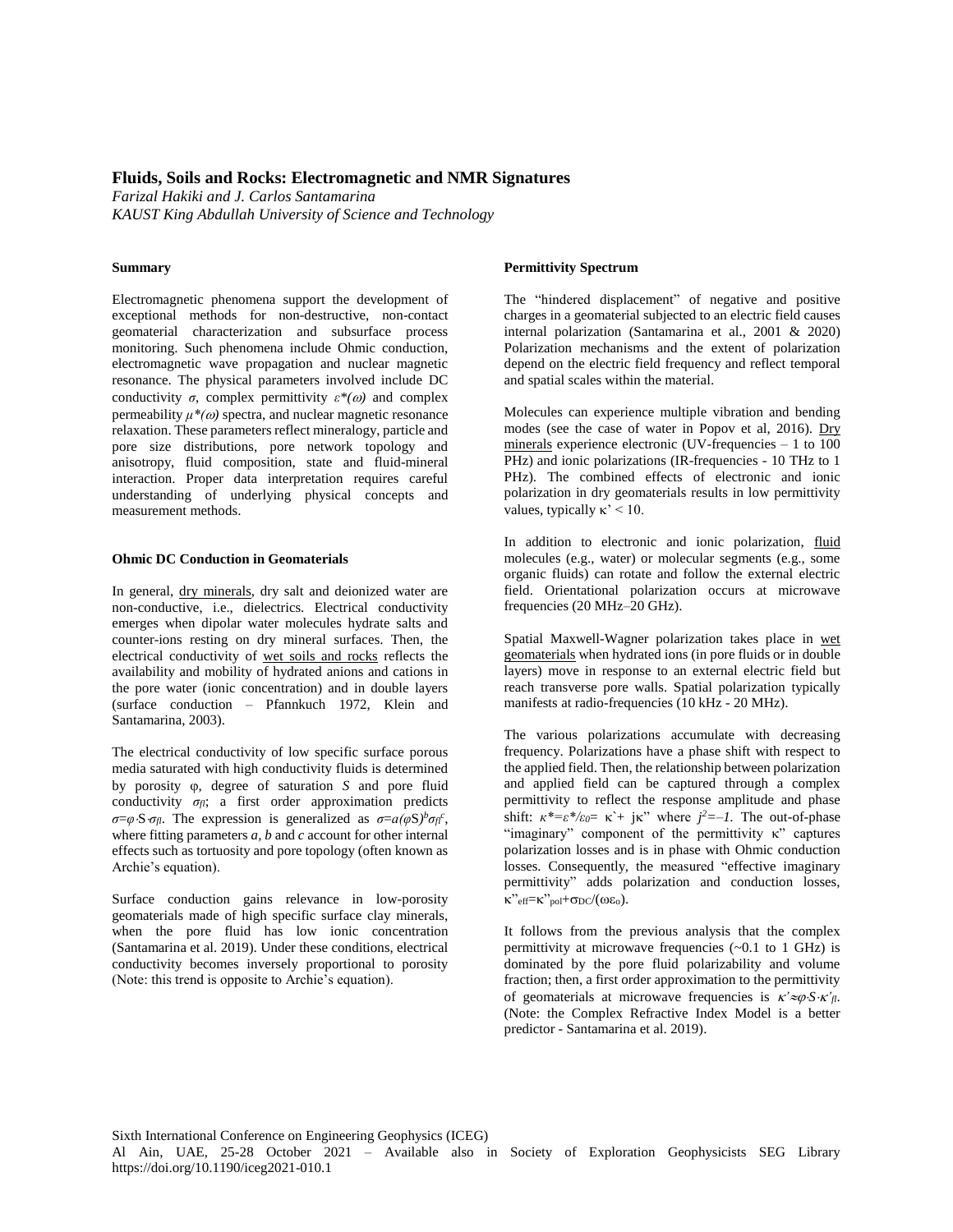On the other hand, the relaxation of Maxwell-Wagner spatial polarization is based on ionic diffusion. Therefore, the relaxation time depend on pore size *r* and the ionic diffusion coefficient D, and scales as  $\tau \propto r^2/D$ . Various authors have used these concepts to infer pore size distribution from permittivity spectra (Kruschwitz et al, 2009; Revil et al, 2014).

Experimental methods vary with frequency *f* and wavelength  $\lambda = V/f$ , where *V* is the propagation velocity. At high frequencies (say, *f* >200 MHz), measurement methods are based on wave propagation and the wavelength is similar or shorter than the specimen size *λ*<d (resonance techniques apply when  $\lambda \approx d$ ). Measurements at low frequencies  $\lambda \gg d$ use capacitor-type configurations and adopt a lump parameter model analysis in terms of resistance and capacitance.

Unfortunately, polarization measurements at radio frequencies are dominated by the interaction between hydrated ions and the specimen boundaries. In particular, the mismatch between electronic conduction in peripheral electronics and ionic conduction in geomaterials results in charge accumulation at the specimen-electrode interfaces creating a pronounced polarization bias known as electrode polarization; we highlight that this polarization is not a material property but an inherent measurement bias. The threshold frequency when electrode polarization obscures permittivity measurements increases with the material conductivity. In water saturated geomaterials the threshold frequency can exceed 100 kHz (Klein and Santamarina, 1997; see Hakiki, 2020 for a detailed analysis and comprehensive data). Contrary to frequent claims, 4 terminal measurement methods do not cancel electrode polarization; furthermore, they aggravate the effects of inductive coupling in the upper radiofrequency range.

#### **Complex Magnetic Permeability**

The third electromagnetic parameter is the magnetic permeability  $\mu$ . Analogous to polarization, the material magnetization (1) is proportional to the imposed magnetic field, (2) there may be a phase shift between the applied field and the material response, and (3) various spatial and temporal scales can be involved. Consequently the magnetic permeability of a material is a complex quantity  $\mu^* = \kappa^* + j \kappa$ " with a characteristic spectral response.

High frequency measurements are based on wave propagation analysis and require reflection and transmission data to deconvolve the effects of complex permittivity and complex permeability. At low frequencies, measurements are based on imposed magnetic fields, typically within a solenoid*,* and data reduction is based on lump parameters (Klein and Santamarina, 2000).

Most geomaterials are non-ferromagnetic but either para-, or diamagnetic; therefore, *μ\**=1+*j*0. However, ferromagnetic components can be found in mine tailings, fly ash and hydrothermal sediments (Santamarina et al. 2019). Furthermore, ferromagnetic impurities can be purposely added for engineered applications that require monitoring (see magnetic drilling muds in Hakiki 2020). In such cases, the wave propagation constant must involve both, the complex permittivity  $\kappa^*$  and permeability  $\mu^*$ .

### **Nuclear Magnetic Resonance**

Nuclear magnetic resonance NMR targets the intrinsic magnetic spin of atomic nuclei with an odd number of protons or neutrons, such as hydrogen <sup>1</sup>H. Nuclear spins precess in the presence of a magnetic field *Boz* with Larmor frequency  $\omega_L = \gamma B_0 \sqrt{2\pi}$  where the gyromagnetic ratio is  $\gamma$ =2.675×10<sup>8</sup> Hz/Tesla for hydrogen <sup>1</sup>H (Levitt, 2001). Most NMR systems that target hydrogen  ${}^{1}H$  impose an external magnetic field *Boz*= 0.05-to-23 Tesla and the Larmor frequency falls in the radio frequency RF range (2 MHz to 1000 MHz).

Then, a basic measurement consists of three steps: (1) impose a static external magnetic field *Boz*, (2) apply a transverse magnetic pulse  $B_x$ , and (3) monitor the recovery of the longitudinal z-magnetization (*T1* relaxation time) and the decay of the transverse x-magnetization (*T2* relaxation time).

The relaxation of bulk fluids following the transverse pulse  $B_x$  results from thermal random vibration and renders long relaxation times (e.g.,  $T2 = 2.8$ s for bulk water). However, the interaction between water molecules and mineral pore walls expedite relaxation when minerals contain paramagnetic ions such as Fe<sup>3</sup> and Mn<sup>2</sup>. Random walk brings molecules close to pore walls, hence, the relaxation time is a function of pore size and diffusivity.

The brief introduction above allows us to anticipate valuable applications of NMR for the characterization of geomaterials and process monitoring, including: pore fluid fingerprinting (Hakiki 2020); water mass, state and spatial distribution (magnetic gradient - Zhao and Santamarina 2022); and pore size distribution (from the decomposition of the time response in terms of a spectrum of relaxation times - Brownstein and Tarr, 1969; Ridwan et al, 2020).

**Acknowledgements:** This research was supported by the KAUST endowment.

Sixth International Conference on Engineering Geophysics (ICEG) Al Ain, UAE, 25-28 October 2021 – Available also in Society of Exploration Geophysicists SEG Library https://doi.org/10.1190/iceg2021-010.1